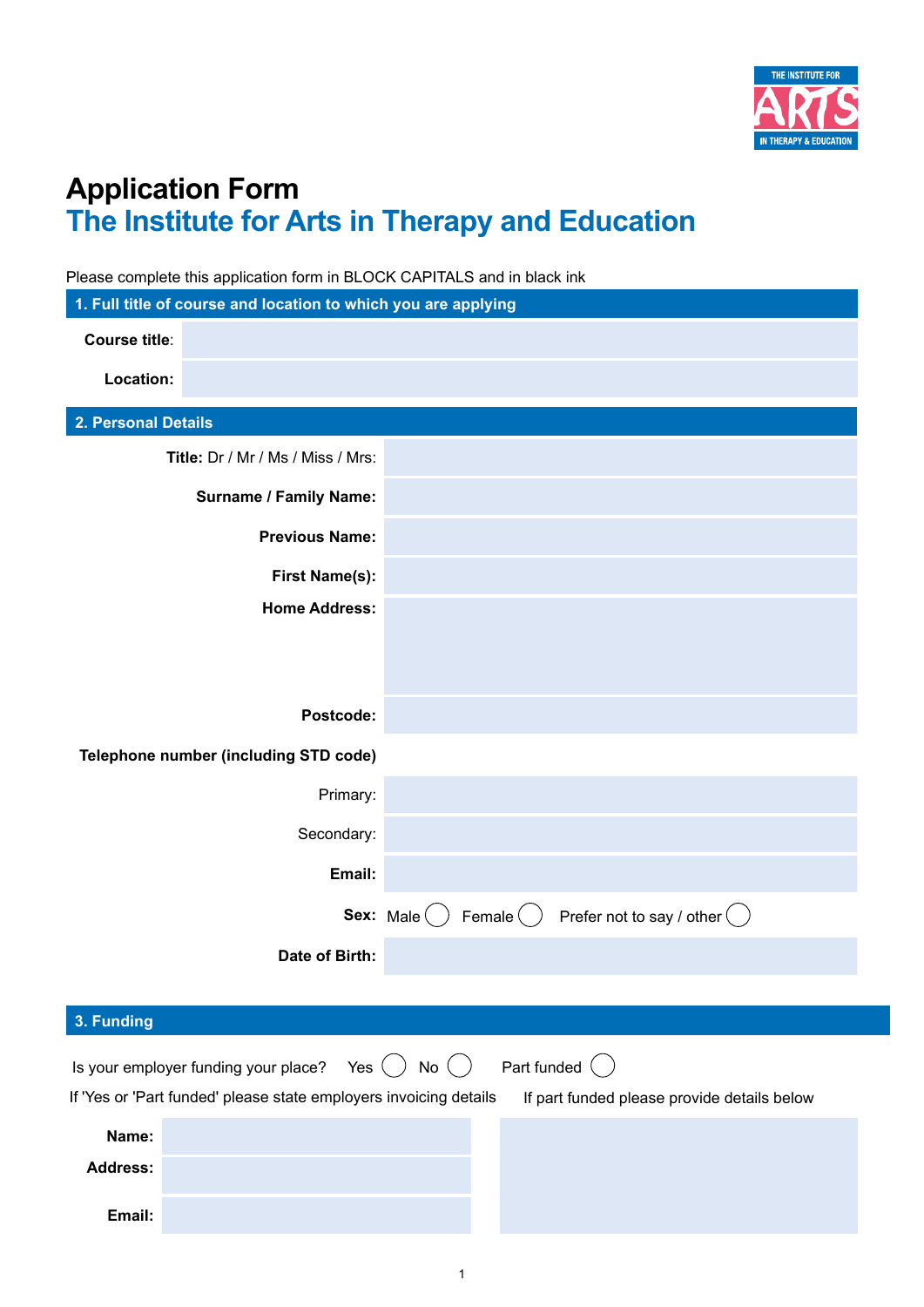| 4. Delegate pack                                                                                                     |
|----------------------------------------------------------------------------------------------------------------------|
| Included in your delegate pack will be a set of Dr Margot Sunderlands cards. Please tick which cards you would like: |
| Helping teenagers talk about their lives $\bigcirc$ or Helping children talk about their lives $\bigcirc$            |
| Would you like the delegate handbook in English $\bigcirc$ or Welsh $\bigcirc$                                       |

## **5. Criminal convictions**

Do you have any criminal convictions?

Yes  $( )$  No  $($ 

DBS Certificate Number:

If yes, please attach details about your offence and conviction, including dates and court at which you were convicted. For further guidance please contact the Admissions Office (020 7704 2534). (Disclosure of a criminal conviction does not automatically adversely affect your application.)

| 6. Employment                      |                         |                       |               |                           |                                   |
|------------------------------------|-------------------------|-----------------------|---------------|---------------------------|-----------------------------------|
| <b>Employer's Name and Address</b> | From<br>Month<br>& Year | To<br>Month<br>& Year | Position Held | Full-time or<br>Part-time | <b>Brief outline</b><br>of duties |
|                                    |                         |                       |               |                           |                                   |
|                                    |                         |                       |               |                           |                                   |
|                                    |                         |                       |               |                           |                                   |
|                                    |                         |                       |               |                           |                                   |

**7. Psychotherapy / Counselling / Psychology Training (for direct entry level 2 applicants only)**

| Institution - Name and Address | Subject(s) | Grades /<br>Division / Class | Date Started and Date Awarded |
|--------------------------------|------------|------------------------------|-------------------------------|
|                                |            |                              |                               |
|                                |            |                              |                               |
|                                |            |                              |                               |
|                                |            |                              |                               |
|                                |            |                              |                               |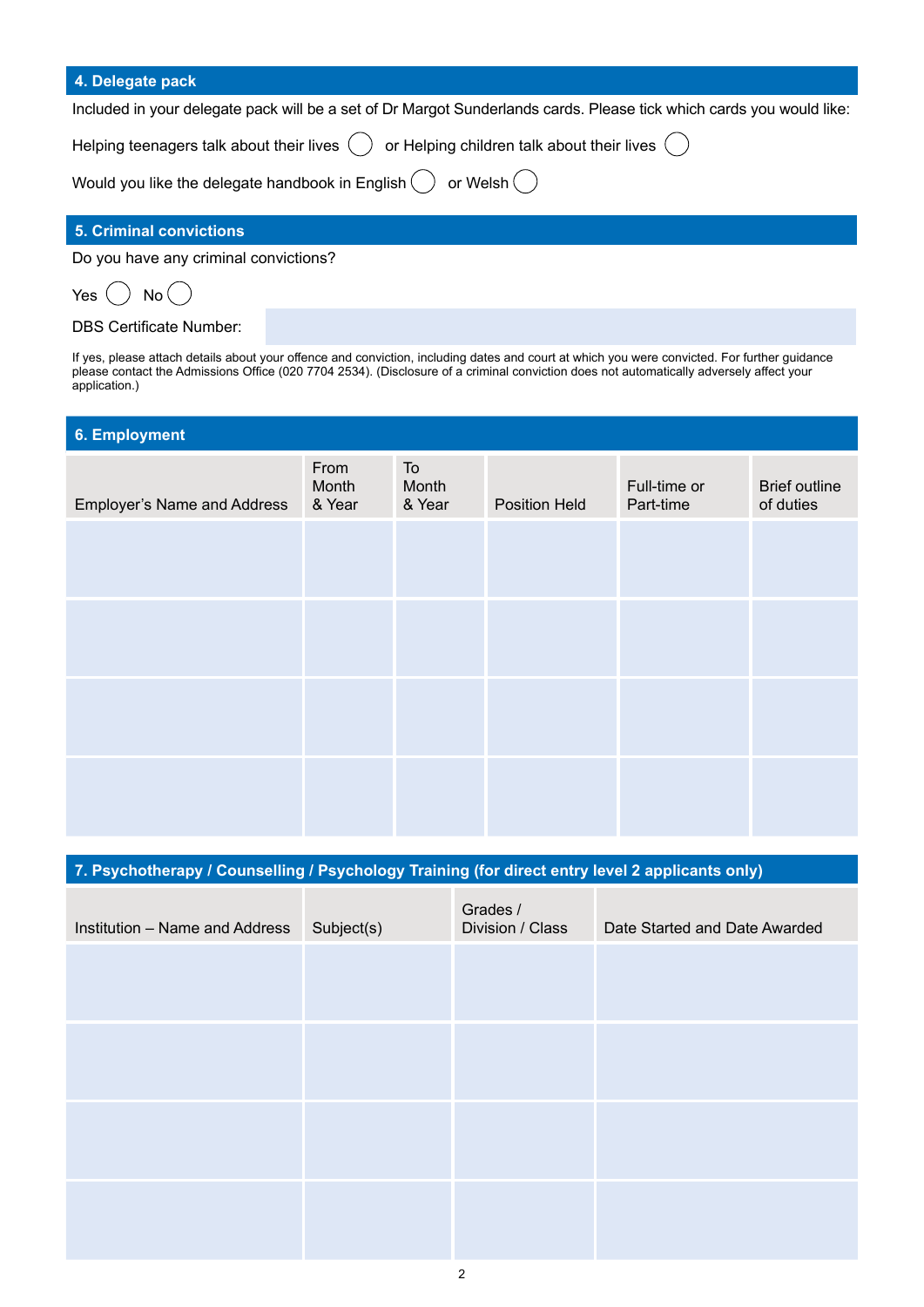| 8. Membership of Professional Organisations                                                                                                                                                                |                                                                                                     |                        |  |  |  |
|------------------------------------------------------------------------------------------------------------------------------------------------------------------------------------------------------------|-----------------------------------------------------------------------------------------------------|------------------------|--|--|--|
| Institution                                                                                                                                                                                                | Name and Address                                                                                    | Date Membership issued |  |  |  |
|                                                                                                                                                                                                            |                                                                                                     |                        |  |  |  |
|                                                                                                                                                                                                            |                                                                                                     |                        |  |  |  |
|                                                                                                                                                                                                            |                                                                                                     |                        |  |  |  |
|                                                                                                                                                                                                            |                                                                                                     |                        |  |  |  |
|                                                                                                                                                                                                            |                                                                                                     |                        |  |  |  |
|                                                                                                                                                                                                            | 9. How did you hear about the course at Trauma Informed Schools UK?                                 |                        |  |  |  |
|                                                                                                                                                                                                            |                                                                                                     |                        |  |  |  |
|                                                                                                                                                                                                            |                                                                                                     |                        |  |  |  |
|                                                                                                                                                                                                            |                                                                                                     |                        |  |  |  |
|                                                                                                                                                                                                            |                                                                                                     |                        |  |  |  |
| (Please note: this is to support you)                                                                                                                                                                      | 10. Are you currently taking any medication for mental health / psychiatric reasons? Please specify |                        |  |  |  |
|                                                                                                                                                                                                            |                                                                                                     |                        |  |  |  |
|                                                                                                                                                                                                            |                                                                                                     |                        |  |  |  |
|                                                                                                                                                                                                            |                                                                                                     |                        |  |  |  |
|                                                                                                                                                                                                            |                                                                                                     |                        |  |  |  |
| 11. Have you in the past had any psychiatric / mental health care? (If so, briefly detail the nature of this<br>giving dates. (Please note this is to support you, we adopt an equal opportunities policy) |                                                                                                     |                        |  |  |  |
|                                                                                                                                                                                                            |                                                                                                     |                        |  |  |  |
|                                                                                                                                                                                                            |                                                                                                     |                        |  |  |  |
|                                                                                                                                                                                                            |                                                                                                     |                        |  |  |  |
|                                                                                                                                                                                                            |                                                                                                     |                        |  |  |  |
| 12. Major Trauma                                                                                                                                                                                           |                                                                                                     |                        |  |  |  |

Have you suffered major trauma? e.g. witnessing or experiencing extreme violence or sexual abuse?

Yes  $\bigcirc$  No  $\bigcirc$ 

If YES please provide a brief statement describing the trauma: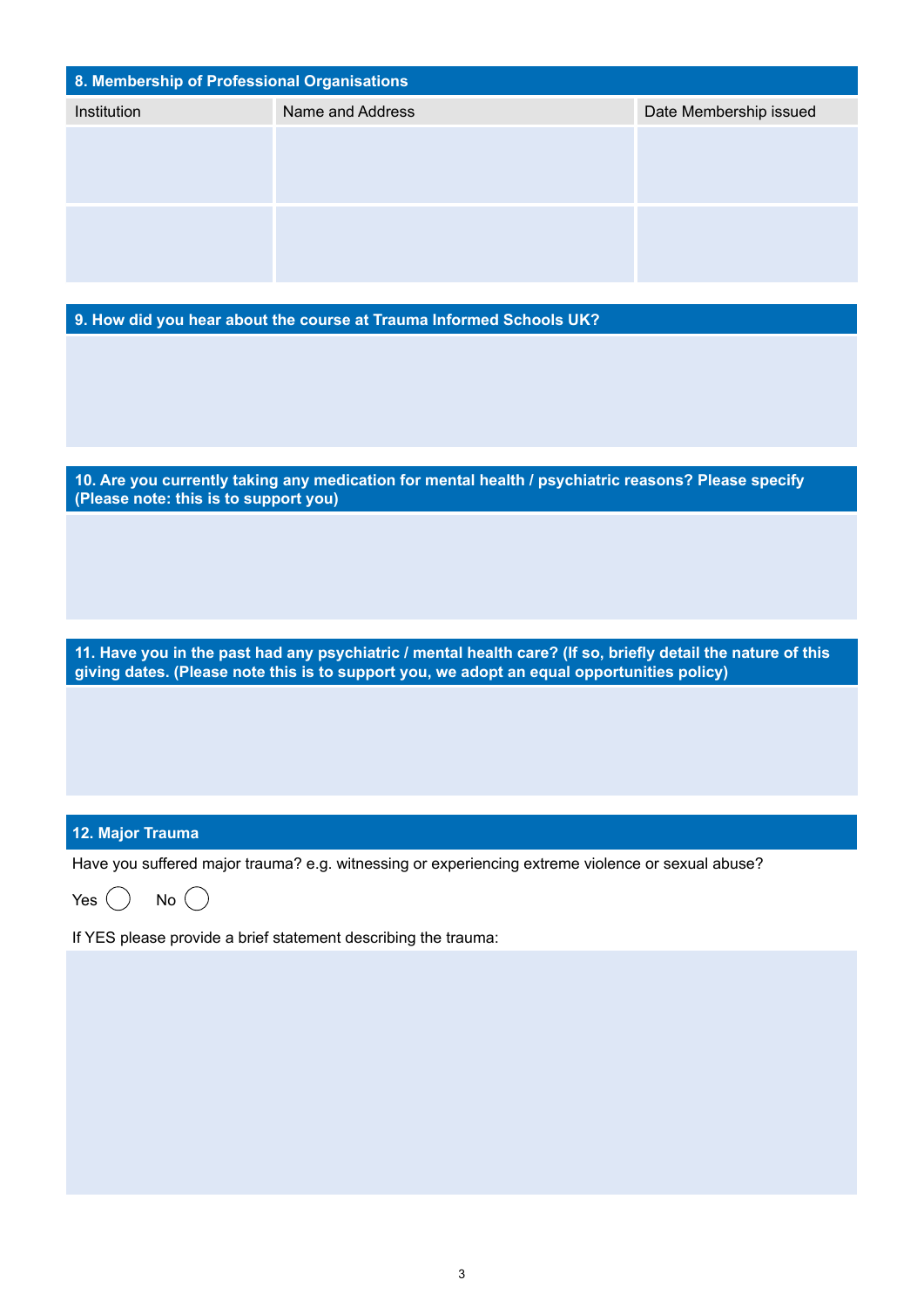**13. Please state whether your psychiatric / mental health care is still on-going (if so, please briefly detail the nature of this)** 

**14. Details of Personal Psychotherapy and Clinical Supervision (please give details)**

**15. Details of Vocational Experience in Education or Work with Children**

| 16. Name and Address of Referee(s) |  |                         |  |  |
|------------------------------------|--|-------------------------|--|--|
| <b>REFEREE 1</b>                   |  | <b>REFEREE 2</b>        |  |  |
| Name:                              |  | Name:                   |  |  |
| Post Held:                         |  | Post Held:              |  |  |
| <b>Address:</b>                    |  | <b>Address:</b>         |  |  |
| <b>Telephone</b><br>No:            |  | <b>Telephone</b><br>No: |  |  |
| Email:                             |  | Email:                  |  |  |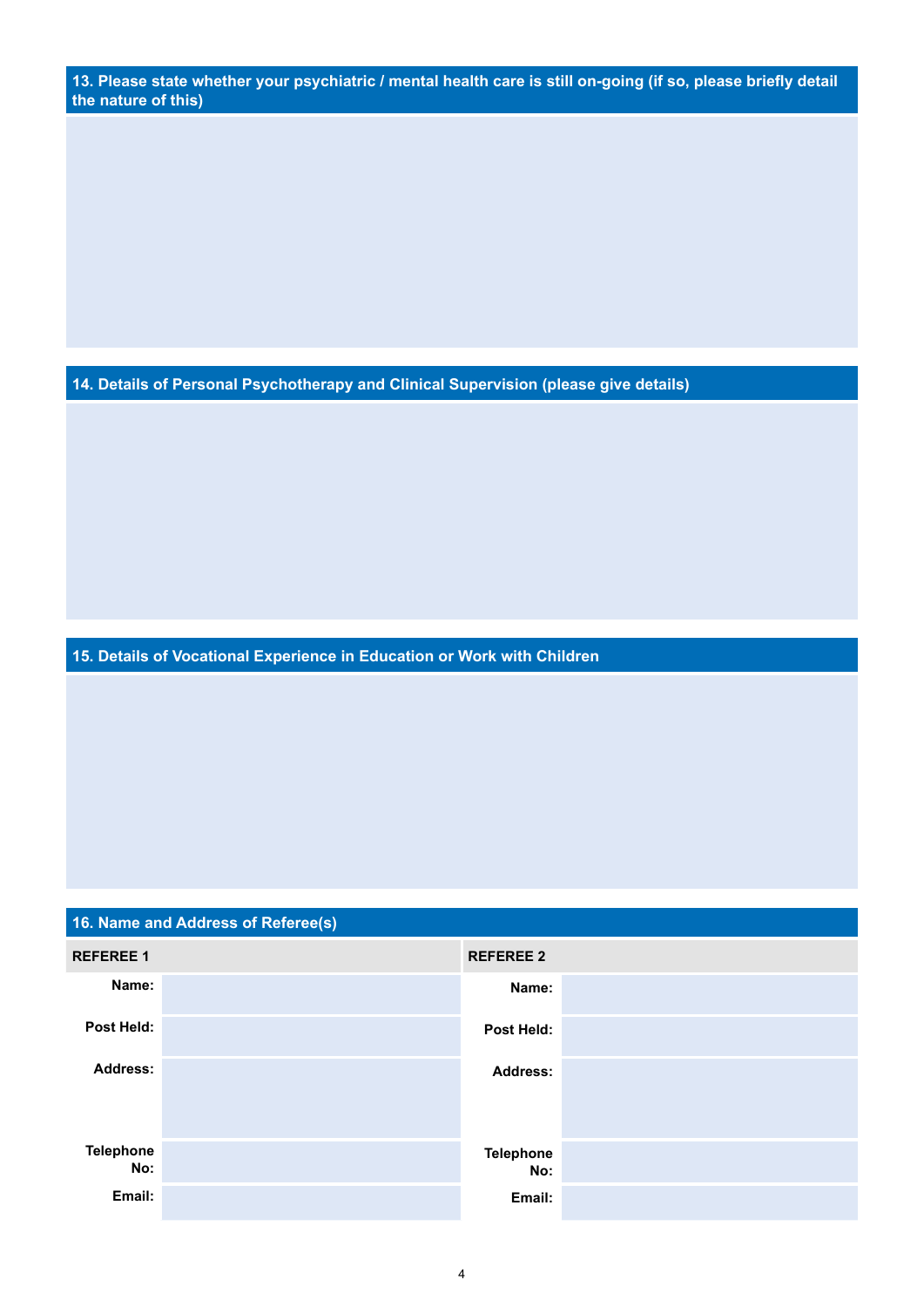**17. Personal Statement (Please continue on a separate sheet if required)**

Why do you want to do this course?

## **18. Disability / Additional Educational Needs (Please tick the appropriate box)**

We encourage you to disclose any disability or medical condition which may affect your future studies. All offers are made on academic grounds and the information given here will be used to help provide services which meet your needs.